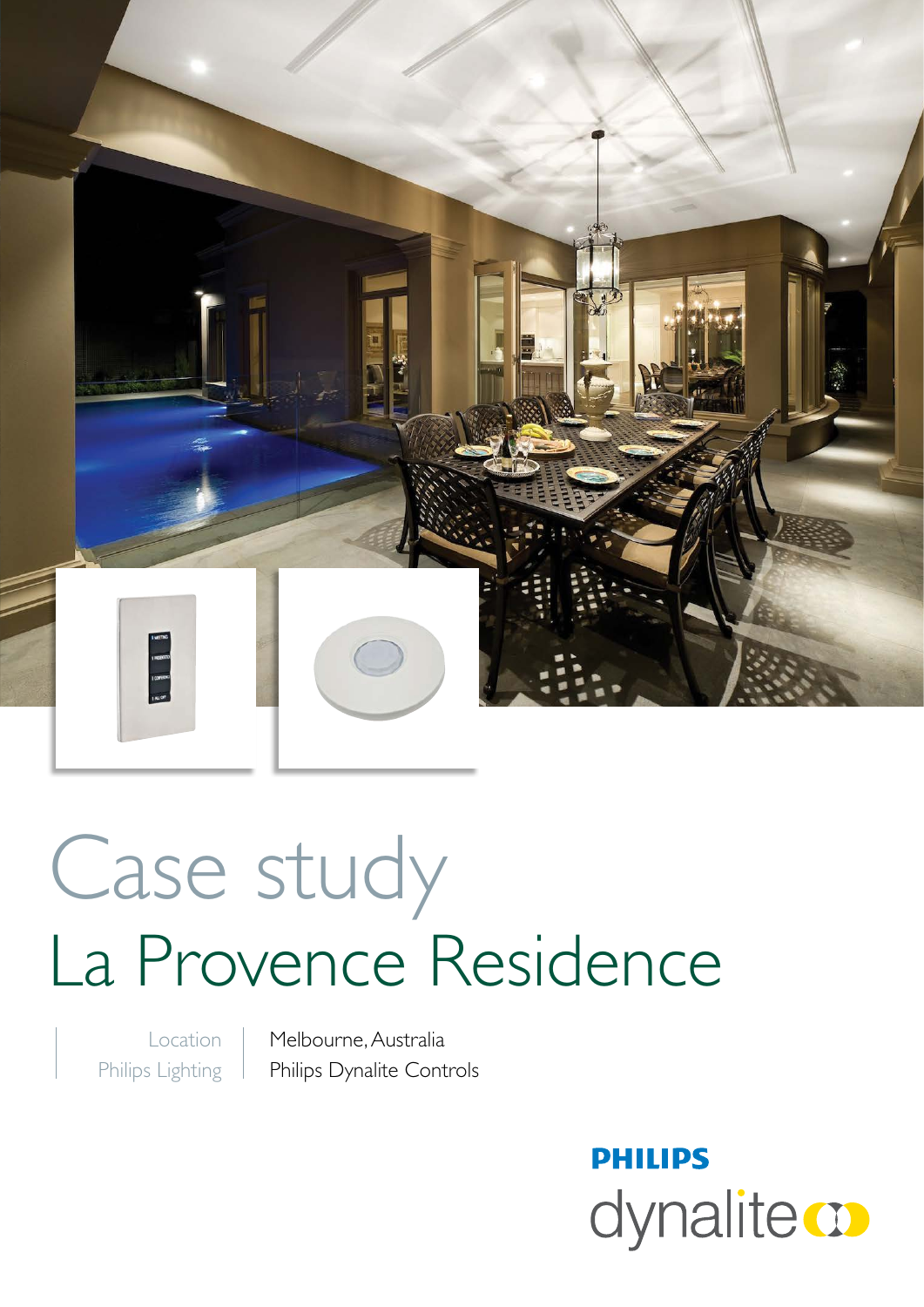## Background

Melbourne-based Englehart Homes strives to set the highest standards for custom and luxury homebuilders in Victoria, Australia. Founded more than 33 years ago, the company has enjoyed a series of successes that include awards for the HIA Professional Builder of the Year, MBA Master Builder of the Year, Best National Display Home, Best Custom Home and Best Luxury Home. Recently, their 'La Provence' show home has won the MBAV 2012 Best Display Home over \$700,000, the HIA Best Display Home over \$1 million, Best Display Home Overall, Herald Sun Home Magazine Readers Choice Award, Best New Kitchen over \$40,001 and Best Bathroom in Display.

The Englehart brand is synonymous with custom quality, luxury homes, value for money and exceptional customer service. Englehart aim to be the leaders in design, innovation, building quality and service. In order to demonstrate the quality and workmanship that goes into its homes – and to help capture the imagination of prospective customers – Englehart Homes uses completed projects as show homes. While floorplans are tailored to the exact customer requirements, the display properties demonstrate the latest innovations and design features that can be designed into a home.

Typically, a show home will be used for a number of years to demonstrate Englehart's capabilities before being sold. A good example is six-star-rated 'La Provence' in the Melbourne suburb of Balwyn North.

### The challenge

The design brief for La Provence was to capture the grandeur of a provincial French chateau, with details that include bespoke wrought-iron cresting, French-Oak parquetry floors, a striking spiral staircase and a leadlight dome, created from 1200 pieces of colored glass.

Given the target market sector, it was also important to incorporate the luxury, ease-of-use and automation of an integrated control platform to complement the overall feel of the house. Enhanced Media Link owner and Integration Consultant, Keith Saunders, strongly recommended a Philips Dynalite lighting control solution.

The main criteria for the lighting and lighting control design was for a state-of-the-art, energy-saving system that allows integration of the blinds, security, HVAC and AV systems.

It was essential for the control system to support a number of preset scenes and lighting moods, while being simple enough to facilitate intuitive operation.

While La Provence is functioning as a show home, the predominant requirement is to be able to turn all the lights on or off at the press of a single button, to aid the sales staff with viewings. The control platform needed the flexibility to facilitate complete reprogramming when the house is subsequently sold to meet the specific demands of the eventual owners.

# The solution

Throughout the house, a number of chandeliers deliver a sense of understated opulence, while most lighting is provided through dimmable LED luminaires and Philips Dynalite leading-edge controllers.

Additional relay and multipurpose controllers have been used for exhaust fans, garden lighting, blinds and secondary non-dimming lighting circuits in utility areas.

Revolution DR2P user interfaces comprise single- and dual column black borosilicate glass switchplates, each featuring silver-engraved buttons with blue LED backlights. Some of the panels are engraved with Chinese characters.

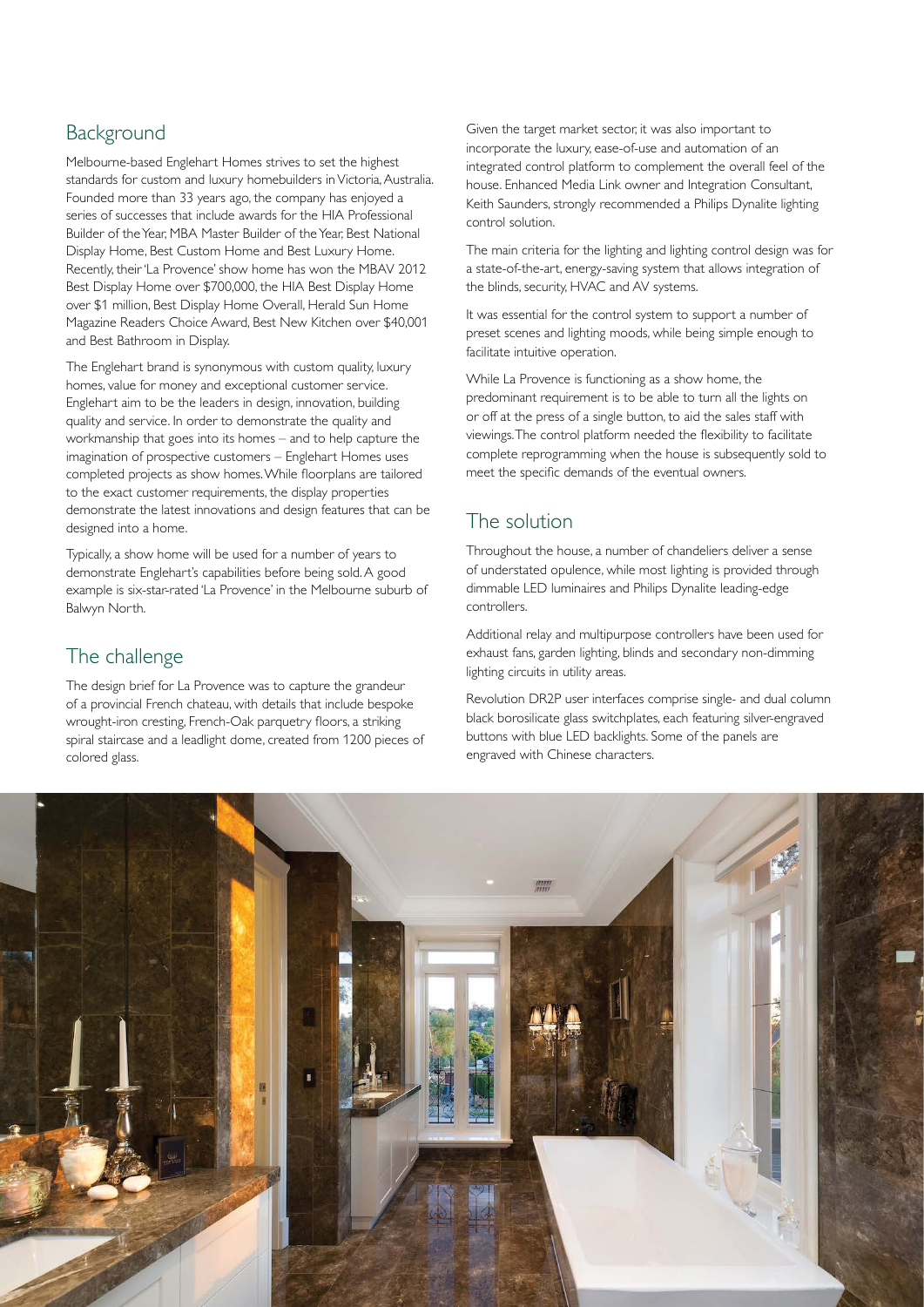# The Philips Dynalite system is configurable to meet the exact needs of the customer.



Control of lighting, blinds, HVAC, security and AV systems can also be managed through an RTI software solution on an iPad walldocked in the kitchen/family room. Further control is available through hand-held touchscreen handsets designed to control all AV and lighting elements in the cutting-edge home cinema, plus control of lighting and entertainment systems throughout the rest of the house.

Multipurpose sensors are positioned inside and outside the house and these – together with a timeclock – are interlinked using Philips Dynalite's sophisticated peer-to-peer communications serial bus network, DyNet to allow automated control based on a choice of occupancy, ambient light levels or timed events.

The systems were commissioned using Philips Dynalite's EnvisionProject software. Once the house has been sold, the new occupants can have the settings and scenes tailored to their preferred requirements. The advantage of a system like Dynalite is the precise levels of configuration possible to deliver unique results based on individual preferences.

The lighting and automation systems are able to deliver a number of energy-saving advantages: the LED lamps use less energy than conventional luminaires and enjoy a far longer lifespan; the system

#### Fast facts

# Customer Englehart Homes Location Melbourne, Australia Dimension Dealer

Enhanced Media Link

Products

Philips Dynalite control system: Revolution DR2P user interfaces, DUS704C Multifunction Sensors, DDTC001 Timeclock, DDRC1220FR-GL Relay Controllers, DDRC810DT-GL Multi-use Relay Controllers, DDMC802 Multipurpose Controller with DDCM102 curtain modules and DDFM102 fan module, DDLE802 Leading Edge Dimmer Controllers, DMNG100BT Ethernet gateway, DMNG232 RS232 Network Gateway Device, EnvisionProject software.

#### Lighting Solutions

Energy efficient architectural lighting design and lighting control systems for residential

can turn lights off in unoccupied areas; luminaires can be dimmed and blinds adjusted in accordance with ambient light levels; and temperature sensors can be integrated with the HVAC system to minimize energy wastage through unnecessary heating and cooling.

#### Benefits

Dynalite produces a control platform that is as capable and flexible as anything else currently on the market, while providing a solution that is far more robust than most. Dynalite's design features – such as engraved light switches – were important to complement the character of such a prestige home.

The finished system works effortlessly well and perfectly complements the style and ambience of La Provence, without becoming the overriding focus and detracting from the house design. With La Provence, the Dynalite system provides an automation solution that delivers absolute system control in a way that is intuitive while being subtle and unobtrusive.

Englehart Homes has already received considerable interest in the Dynalite control systems and – with several quotes currently in progress – the future partnership between Englehart Homes, Enhanced Media Link and Philips Dynalite looks assured.